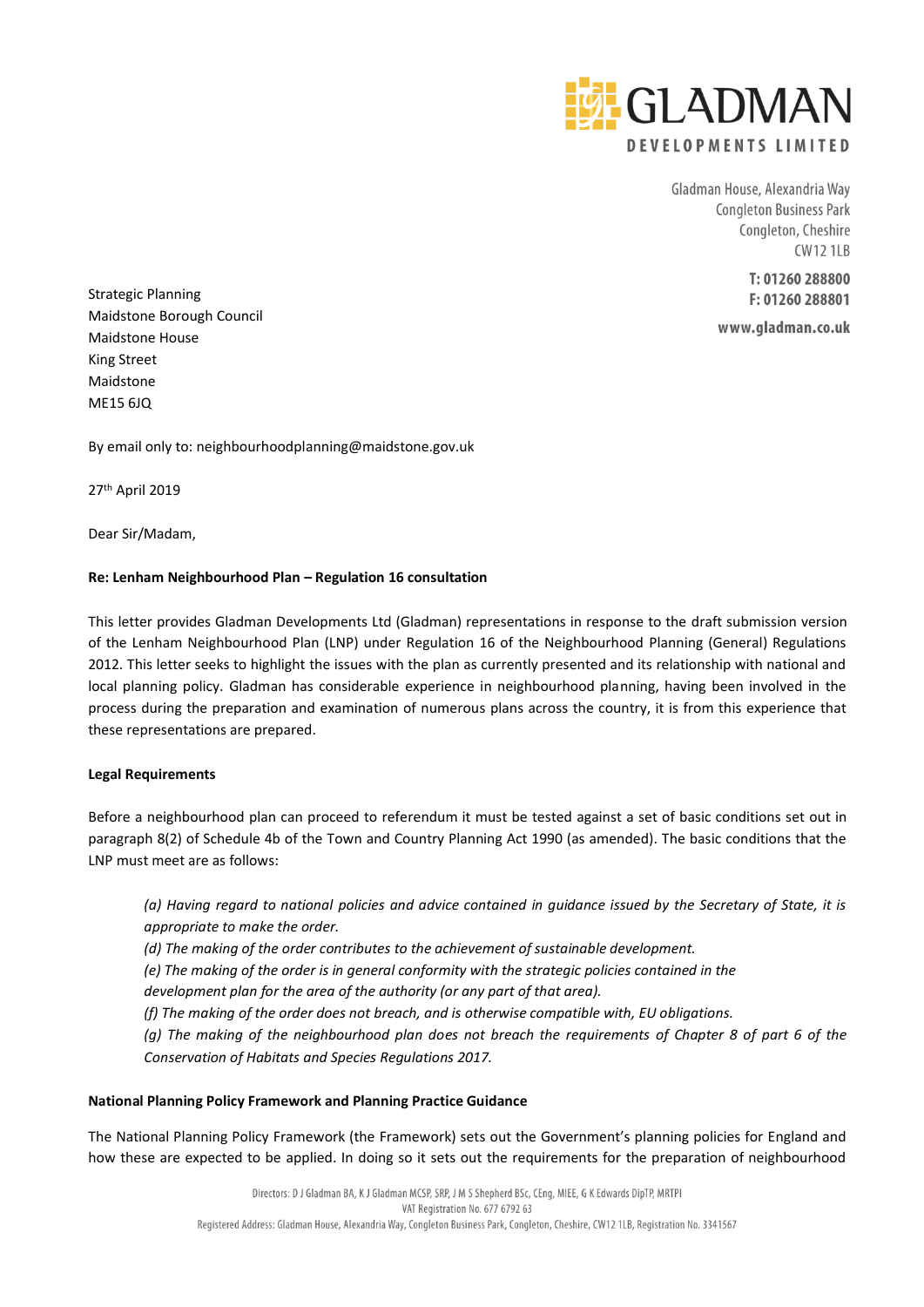plans to be in conformity with the strategic priorities for the wider area and the role they play in delivering sustainable development to meet development needs.

At the heart of the Framework is a presumption in favour of sustainable development, which should be seen as a golden thread through plan-making and decision-taking. This means that plan makers should positively seek opportunities to meet the development needs of their area and Local Plans should meet objectively assessed needs, with sufficient flexibility to adapt to rapid change. This requirement is applicable to neighbourhood plans.

The recent Planning Practice Guidance (PPG) updates make clear that neighbourhood plans should conform to national policy requirements and take account of and most up-to-date evidence of housing needs in order to assist the Council in delivering sustainable development, a neighbourhood plan basic condition.

The application of the presumption in favour of sustainable development will have implications for how communities engage with neighbourhood planning. Paragraph 13 of the Framework (2019) makes clear that Qualifying Bodies preparing neighbourhood plans should develop plans that support strategic development needs set out in Local Plans, including policies for housing development and plan positively to support local development.

Paragraph 15 further makes clear that neighbourhood plans should set out a succinct and positive vision for the future of the area. A neighbourhood plan should provide a practical framework within which decisions on planning applications can be made with a high degree of predictability and efficiency. Neighbourhood plans should seek to proactively drive and support sustainable economic development to deliver the homes, jobs and thriving local places that the country needs, whilst responding positively to the wider opportunities for growth.

Paragraph 29 of the Framework makes clear that a neighbourhood plan must be aligned with the strategic needs and priorities of the wider area and plan positively to support the delivery of sustainable growth opportunities.

### **Planning Practice Guidance**

Following the publication of the NPPF (2018), the Government published updates to its Planning Practice Guidance (PPG) on 13<sup>th</sup> September 2018 with further updates being made in the intervening period. The updated PPG provides further clarity on how specific elements of the Framework should be interpreted when preparing neighbourhood plans.

Although a draft neighbourhood plan must be in general conformity with the strategic policies of the adopted development plan, it is important for the neighbourhood plan to provide flexibility and consider the reasoning and evidence informing the emerging Local Plan which will be relevant to the consideration of the basic conditions against which a neighbourhood plan is tested against. For example, the neighbourhood planning body should take into consideration up-to-date housing needs evidence as this will be relevant to the question of whether a housing supply policy in a neighbourhood plan contributes to the achievement of sustainable development. Where a neighbourhood plan is being brought forward before an up-to-date Local Plan is in place, the qualifying body and local planning authority should discuss and aim to agree the relationship between the policies in the emerging Neighbourhood Plan, the emerging Local Plan and the adopted Development Plan**<sup>1</sup>** . This should be undertaken through a positive and proactive approach working collaboratively and based on shared evidence in order to minimise any potential conflicts which can arise and ensure that policies contained in the neighbourhood plan are not ultimately overridden by a new Local Plan.

It is important the neighbourhood plan sets out a positive approach to development in their area by working in partnership with local planning authorities, landowners and developers to identify their housing need figure and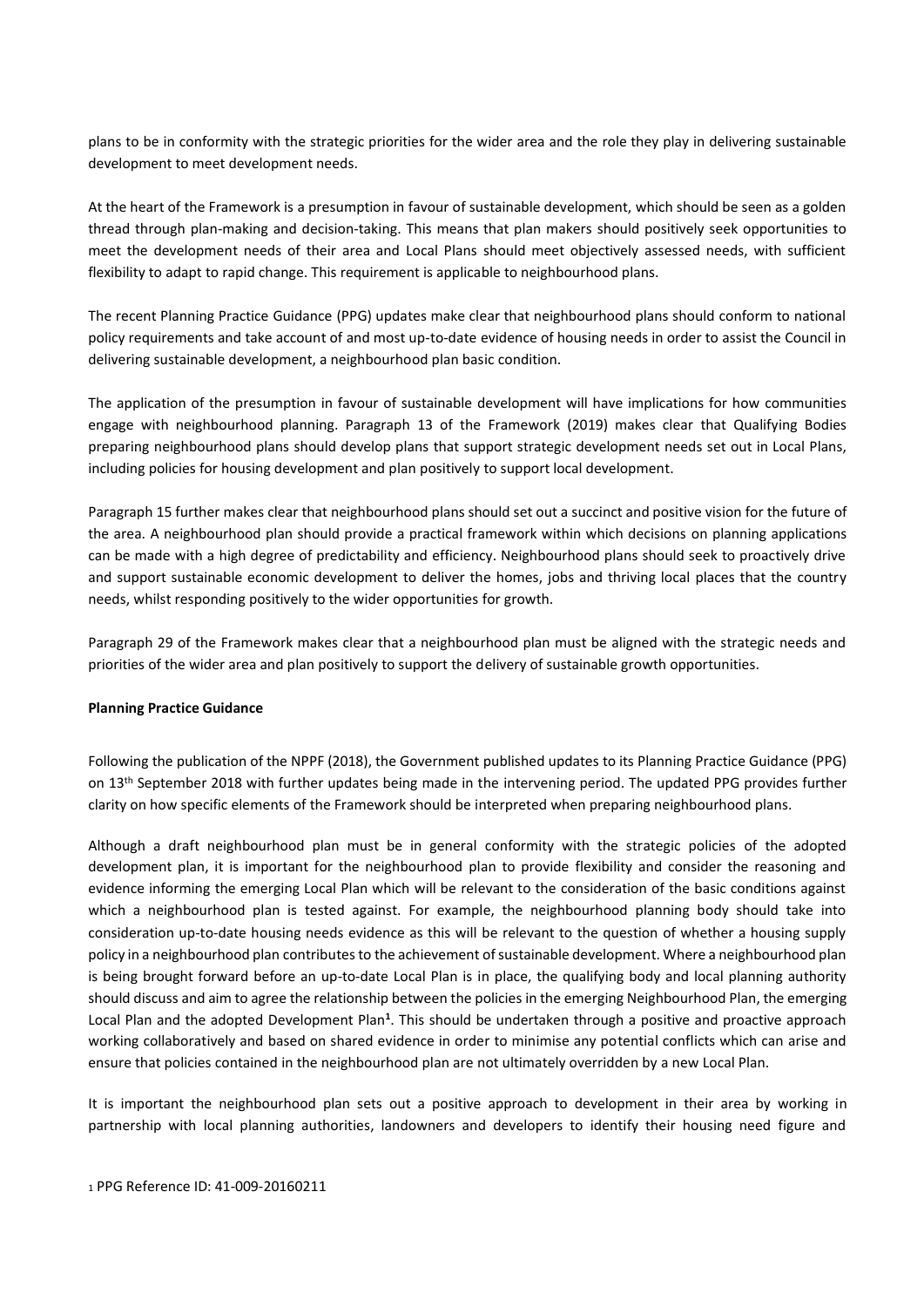identifying sufficient land to meet this requirement as a minimum. Furthermore, it is important that policies contained in the neighbourhood plan do not seek to prevent or stifle the ability of sustainable growth opportunities from coming forward.

### **Relationship to Local Plans**

To meet the requirements of the Framework and the Neighbourhood Plan Basic Conditions, neighbourhood plans should be prepared to conform to the strategic policy requirements set out in the adopted Development Plan.

The adopted Development Plan relevant to the preparation of the Lenham Neighbourhood Plan is the Maidstone Borough Local Plan (MBLP) adopted in October 2017. The MBLP is the overarching planning document for Maidstone Borough Council and contains the long-term vision and objectives for the area up to the year 2031. Within the MBLP, Lenham is identified as a Rural Service Centre, tier 2 of the Maidstone Borough settlement hierarchy. These villages have been allocated a number of housing sites which are of an appropriate scale. Infill development within the defined development boundaries is also deemed acceptable subject to more detailed Plan policies.

The Council began a review MBLP in 2018 which will provide an updated plan period to the year 2037. The Review will update the Vision, Objectives, Spatial Strategy and Policies and will also include site allocations, policies and policy designations. The Parish Council should therefore ensure that policies within the LNP are designed as flexibly as possible to minimise any potential conflicts with the Local Plan Review. A failure to include enough flexibility may affect the longevity of the LNP as conflicts will be superseded by any subsequent Local Plan. This degree of flexibility is required to ensure that the LNP is capable of being effective over the duration of its plan period and not ultimately superseded by the provisions set out in s38(5) of the Planning and Compulsory Purchase Act 2004, which states that:

*"if to any extent, a policy, a policy contained in a development plan for an area conflicts with another policy in the development plan the conflict must be resolved in favour of the policy which is contained in the last document to be adopted, approached, or published (as the case may be)."*

### **Lenham Neighbourhood Plan**

This section highlights the key issues that Gladman would like to raise with regards to the content of the LNP as currently proposed. Whilst Gladman support the fact that the Parish Council has amended the LNP in light of our previous representations, Gladman still consider that some policies do not reflect the requirements of national policy and guidance, Gladman have therefore sought to recommend modifications to the Plan that should be explored through the examination process.

# **Countryside Protection: Policy CP1**

Whilst this policy states that:

*"Proposals for new development in the countryside beyond the extended settlement boundary, where they are in accordance with the countryside constraint policies set out in the Mblp, will be assessed in terms of the potential impact of the development upon the visual setting and landscape features of the site and its surrounds, the potential impact upon the biodiversity of the area and the development plan policies of Maidstone Borough Council. Proposals which fail to demonstrate these impacts can be satisfactorily addressed will not be supported."*

Many references to the settlement boundary throughout the remainder of the Neighbourhood Plan make distinct notions that there would be a:

*"presumption against development outside of such boundaries."*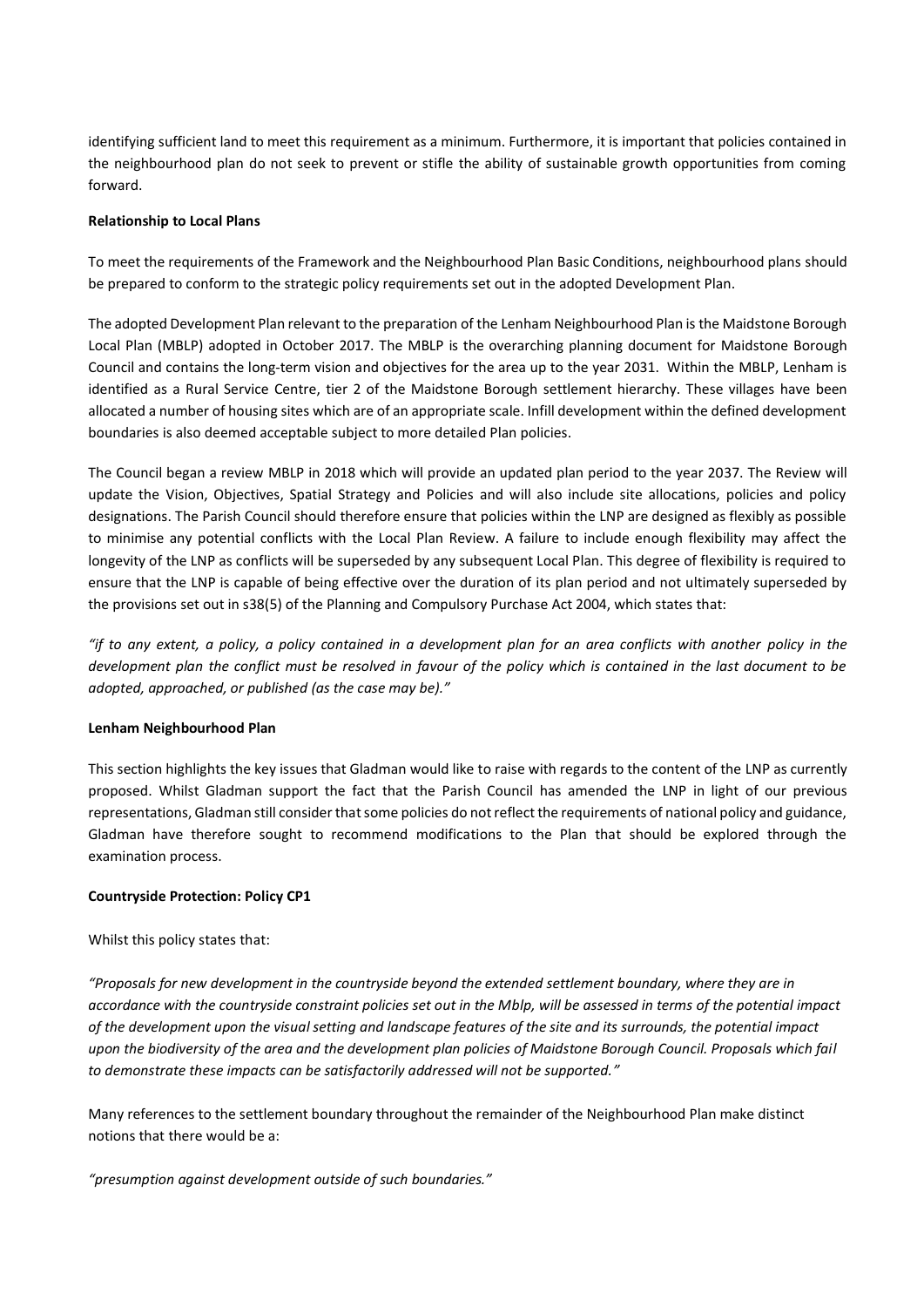Gladman object to the use of settlement boundaries if these preclude otherwise sustainable development from coming forward as appears to be the case. The Framework is clear that sustainable development should proceed. Use of settlement limits to arbitrarily restrict suitable development from coming forward on the edge of settlements does not accord with the positive approach to growth required by the Framework and is contrary to basic condition (a). As currently drafted, this is considered to be an overly restrictive approach and provides no flexibility to reflect the

circumstances upon which the LNP is being prepared. Greater flexibility is required in this policy and Gladman suggest that additional sites adjacent to the settlement boundary should be considered as appropriate.

Gladman recommend that the above policy is modified so that it allows for a degree of flexibility. The following wording is put forward for consideration:

*"When considering development proposals, the Neighbourhood Plan will take a positive approach to new development that reflects the presumption in favour of sustainable development contained in the National Planning Policy Framework. Applications that accord with the policies of the Development Plan and the Neighbourhood Plan will be supported particularly where they provide:*

*- New homes including market and affordable housing; or*

*- Opportunities for new business facilities through new or expanded premises; or*

*- Infrastructure to ensure the continued vitality and viability of the neighbourhood area. Development adjacent to the existing settlement will be permitted provided that any adverse impacts do not significantly and demonstrably outweigh the benefits of development."*

Indeed, this approach was taken in the examination of the Godmanchester Neighbourhood Plan as paragraph 4.12 of the Examiner's Report states:

*"…Policy GMC1 should be modified to state that "Development …shall be focused within or adjoining the settlement boundary as identified in the plan." It should be made clear that any new development should be either infill or of a minor or moderate scale, so that the local distinctiveness of the settlement is not compromised."*

### **Policy – Strategic Housing Delivery Site 7 – Land West of Loder Close**

It is noted that site 7 – Land West of Loder Close within Area 3: North West of Lenham Village Extension is already subject to planning permission through the application 18/506657/FULL, as such, it should not be promoted as a housing allocation in the neighbourhood plan but instead referred to as an existing commitment in the neighbourhood area.

### **Conclusions**

Gladman recognises the role of neighbourhood plans as a tool for local people to shape the development of their local community. However, it is clear from national guidance that these must be consistent with national planning policy and the strategic requirements for the wider authority area. Through this consultation response, Gladman has sought to clarify the relationship of the LNP as currently proposed with the requirements of national planning policy and the strategic policies for the wider area.

Gladman hopes you have found these representations helpful and constructive. If you have any questions do not hesitate to contact me or one of the Gladman team.

Yours faithfully,